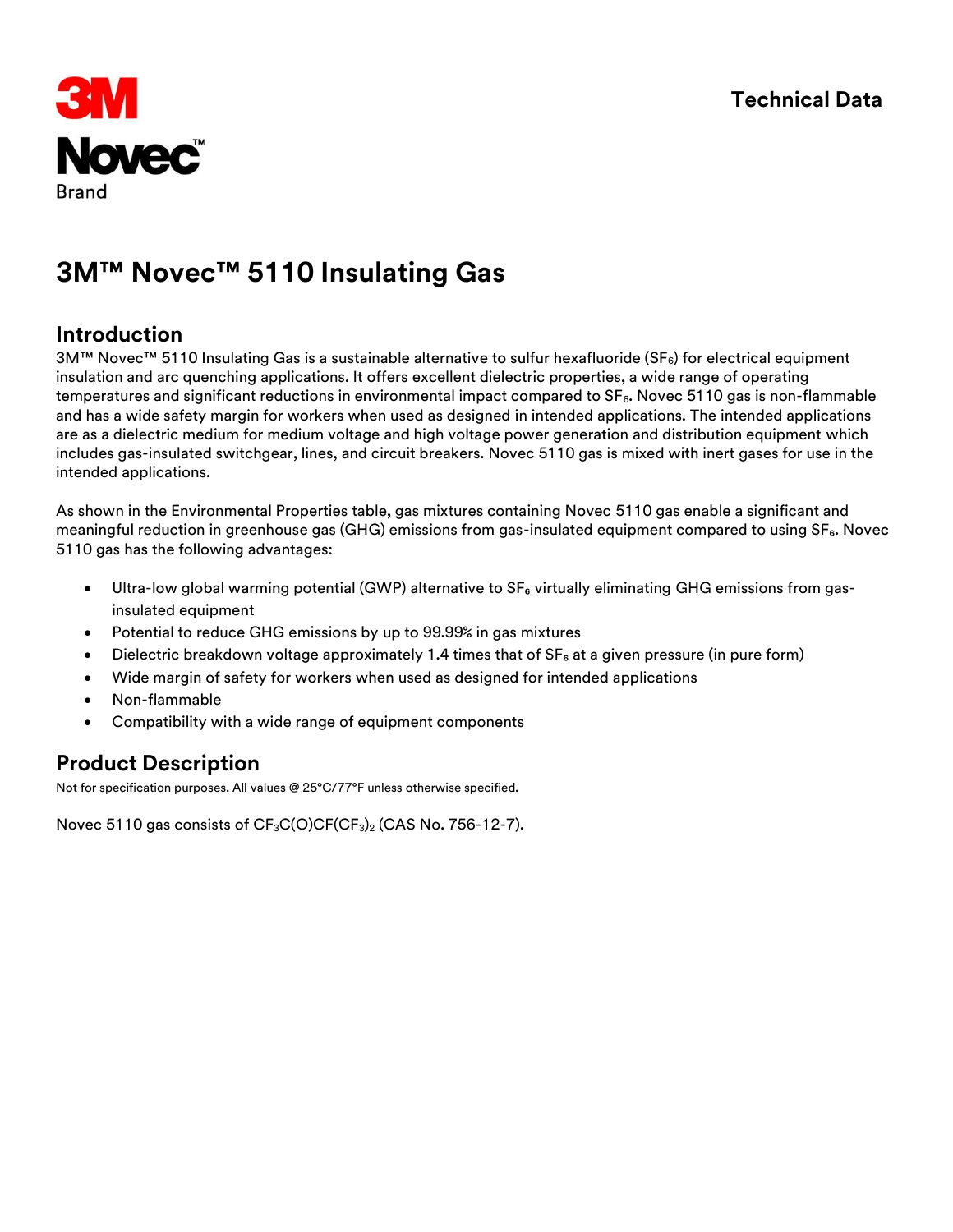# **3M™ Novec™ 5110 Insulating Gas**

# **Typical Physical Properties**

Not for specification purposes. All values @ 25°C/77°F unless otherwise specified. Final product specifications and testing methods will be outlined in the product's Certificate of Analysis (COA) that is shipped with the product.

| Property                                                       | <b>SI Units</b>               | <b>Imperial Units</b>                  |
|----------------------------------------------------------------|-------------------------------|----------------------------------------|
| <b>Molecular Weight</b>                                        | $266$ g/mol                   | 266 lb/lb mol                          |
| Flammability in air                                            | non-flammable                 | non-flammable                          |
| <b>Boiling Point</b>                                           | $26.9^{\circ}$ C              | $80.4^{\circ}$ F                       |
| <b>Freezing Point</b>                                          | -74°C                         | $-166^{\circ}$ F                       |
| <b>Critical Temperature</b>                                    | $146^{\circ}$ C               | $295^{\circ}F$                         |
| <b>Critical Pressure</b>                                       | 2.14 MPa                      | 311 psia                               |
| <b>Ideal Gas Density</b>                                       | 10.7 $kg/m^3$ (at 1 bar)      | 0.67 lb/ft <sup>3</sup> (at 14.5 psia) |
| <b>Vapor Pressure</b>                                          | 93.8 kPa                      | 13.6 psia                              |
| Dielectric Breakdown Voltage<br>(kV, parallel disk electrodes) | 18.4 at 1 bar over 2.5 mm gap | 18.4 at 14.5 psia over 0.1 inch gap    |

| <b>Environmental Properties</b>                         | 3M™ Novec™ 5110 Insulating Gas | SF <sub>6</sub> |
|---------------------------------------------------------|--------------------------------|-----------------|
| Atmospheric Lifetime (years)                            | 0.04                           | 3,200           |
| Global Warming Potential (100-yr ITH, IPCC 2013 method) |                                | 23,500          |
| Ozone Depletion Potential (CFC-11 = 1)                  | $\Omega$                       |                 |

As the Novec Insulating Gases are mixed with an inert gas (or gases) the reduction in GHG emissions is significant compared to installations using  $SF<sub>6</sub>$ .

| <b>Gas formulation</b>                          | Novec 5110 Gas (5.0 mole %) in Air | $100\%$ SF <sub>6</sub> |
|-------------------------------------------------|------------------------------------|-------------------------|
| Gas pressure (bar)                              | 6.5                                | 4                       |
| Gas density at 25°C (kg/m <sup>3</sup> )        | 10.7                               | 23.6                    |
| Composite GWP of gas mixture                    | $\leq 1$ *                         | 23,500                  |
| GWP reduction compared to $SF_6$                | 99.99%                             |                         |
| GHG emissions ( $MT CO2e/m3$ )                  | $0.003**$                          | 554                     |
| GHG emissions reduction (i.e. $CO2e$ reduction) | 99.99%                             | -                       |

\* *GHG emission reduction takes into account the GWP and reduced density of the gas mixtures*

*\*\* GWPmixture= Σi xi GWPi*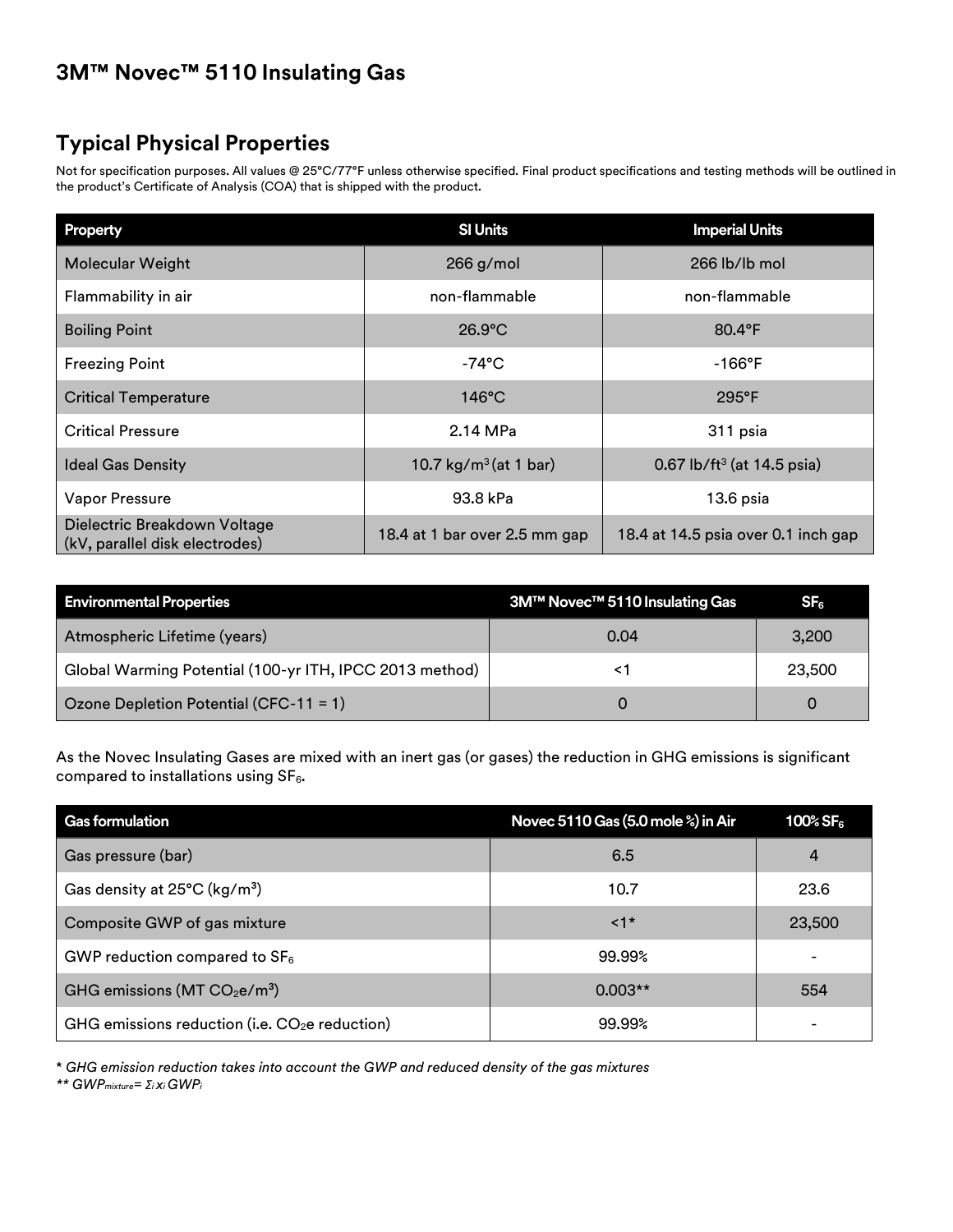## **Dielectric Breakdown Voltage of 3M™ Novec™ 5110 Insulating Gas compared to SF₆**

**(Uniform field using parallel disk electrodes with 2.5 mm/0.1 inch gap)** Not for specification purposes. All values @ 25°C/77°F unless otherwise specified



## **Vapor Pressure of Novec 5110 gas compared to SF₆**

Not for specification purposes. All values @ 25°C/77°F unless otherwise specified

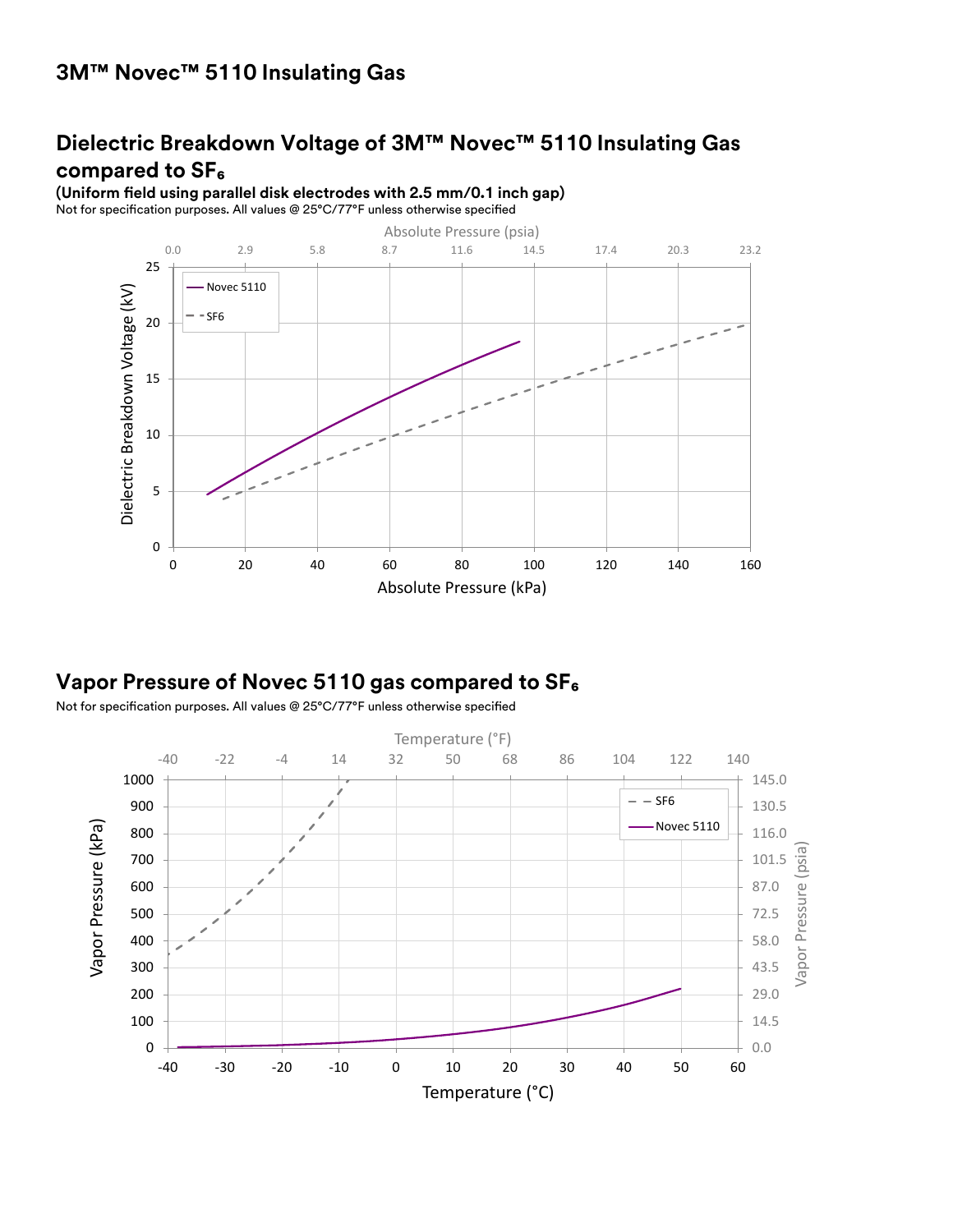# **Dielectric Breakdown Voltage: Mixtures of 3M™ Novec™ 5110 Insulating Gas in Air compared to SF<sup>6</sup> and pure air**

**(Uniform field using parallel disk electrodes with 2.5 mm/0.1 inch gap)**

Not for specification purposes. All values @ 25°C/77°F unless otherwise specified



#### **Materials Compatibility**

In practice, 3M™ Novec™ 5110 Insulating Gas differs somewhat in materials compatibility compared to SF<sub>6</sub>. While the product is compatible with most common metals, it can be affected by some of the components found in lubricating greases and the elastomers used in gaskets and O-rings.

Many materials have been found to be compatible with the product. However, material compatibility is best evaluated using the specific materials of construction being considered for contact with the Novec 5110 gas, and the end user will need to determine whether this gas is suitable for their intended application.

3M research scientists are available to provide guidance for running materials compatibility evaluations. Contact your local 3M sales representative for additional information.

#### **Regulatory Status**

The component(s) of Novec 5110 gas are in compliance with the chemical notification/registration requirements of the United States, Europe, Canada, Korea, China, Taiwan, New Zealand (in the form of compressed gas mixtures), and Japan. Additional notification/registration activities are in progress in these and other countries or regions. Certain restrictions may apply, including required import of this product through a local 3M subsidiary, import volume limitations, and/or use limitations. Contact your local 3M sales representative for additional information. A current safety data sheet (SDS) and regulatory data sheet for this product is available at 3m.com/sds.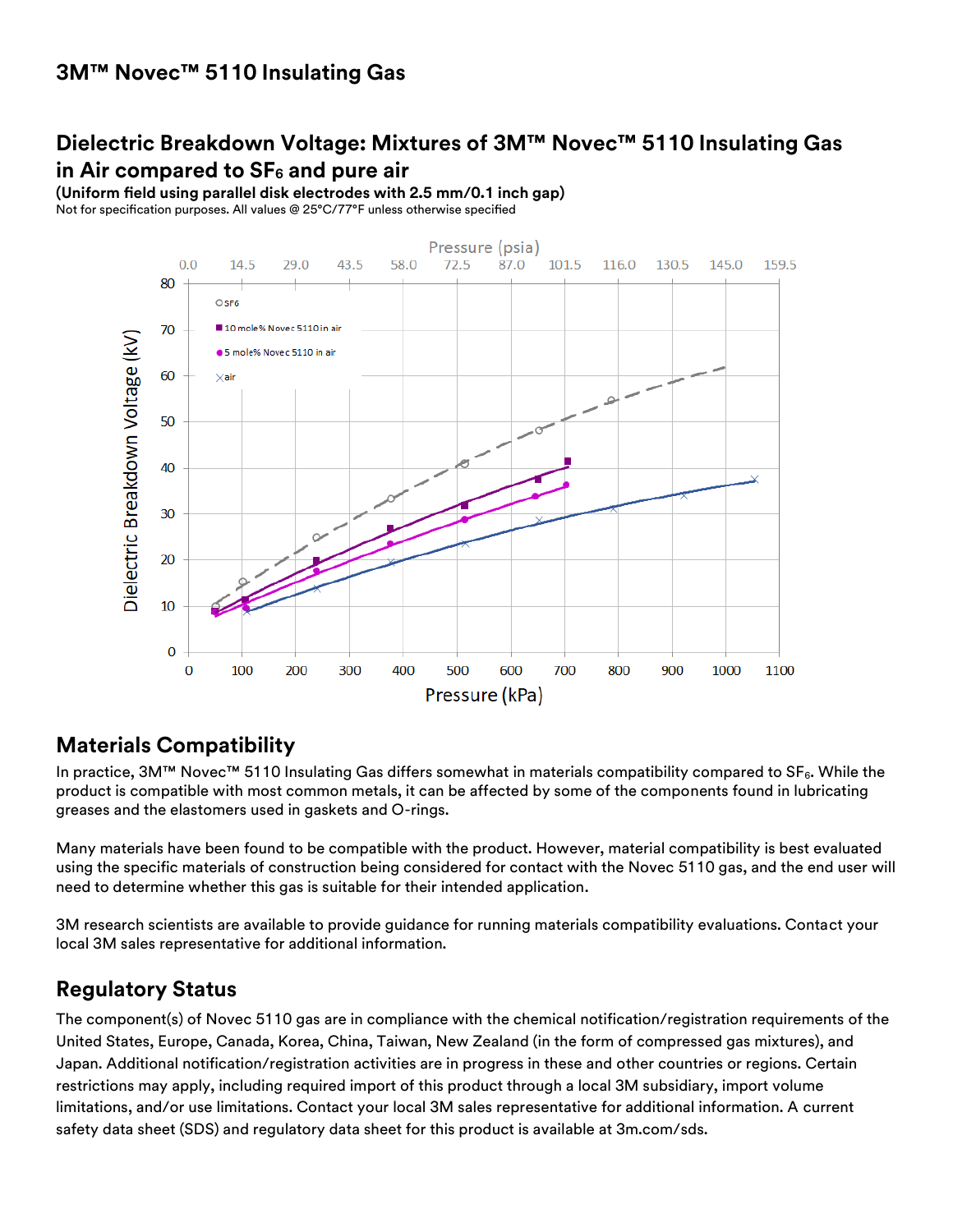### **Storage and Shelf Life**

The shelf life of 3M™ Novec™ 5110 Insulating Gas is 60-months (5-years) from the date of manufacture when stored in the original packaging materials at 21°C (70°F) and 50% relative humidity. Please read and follow the precautions and directions for use contained in the product label and Safety Data Sheet before using this product.

# **Certificate of Analysis (COA)**

The 3M Certificate of Analysis (COA) for this product is established when the product is manufactured and is deemed commercially available from 3M. The COA contains the 3M specifications, test methods and test results for the product's performance attributes that the product will be supplied against. Contact your local 3M representative for this product's COA.